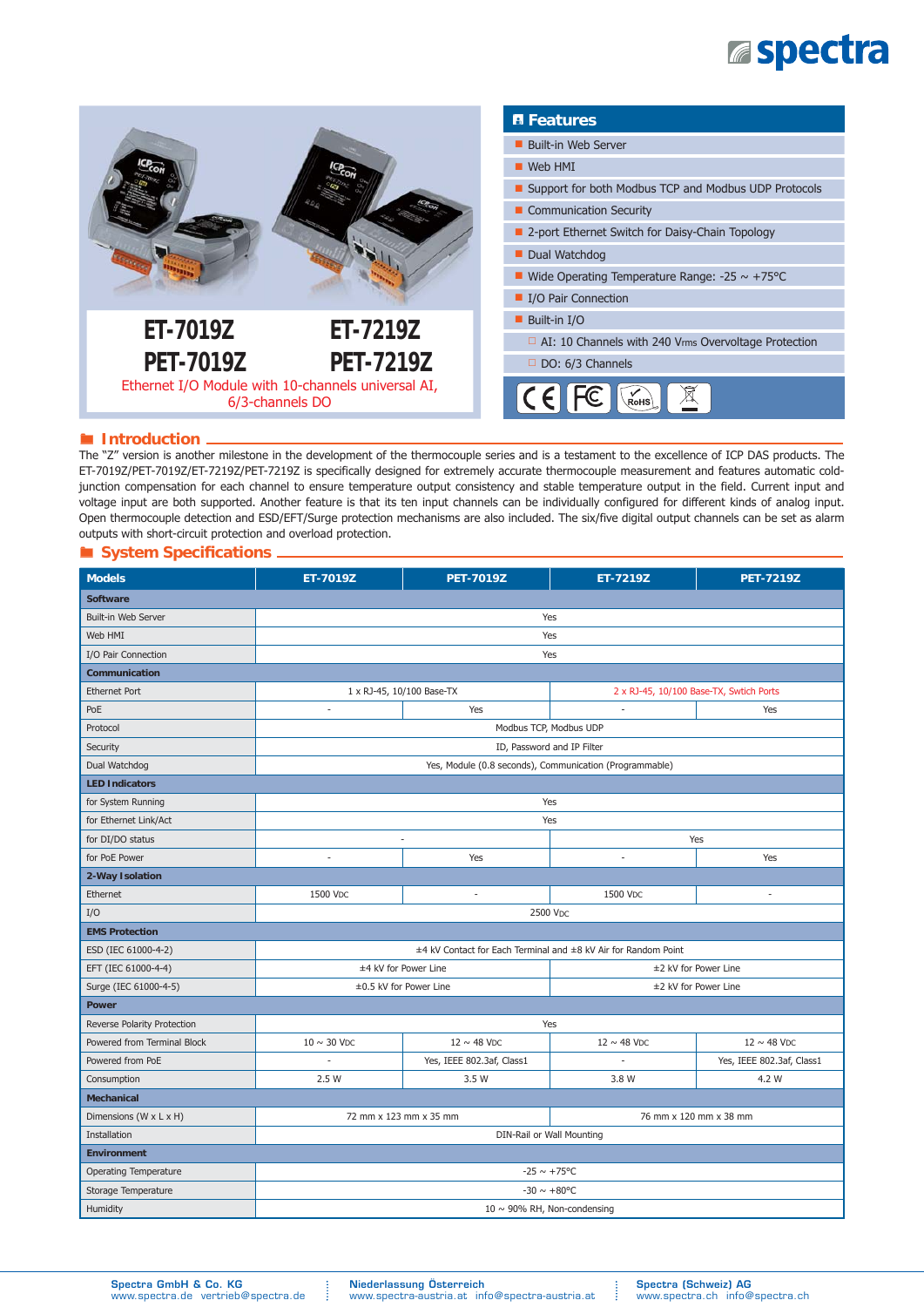# **aspectra**

## ■ **I/O** Specifications —

| <b>Models</b>                          | ET-7019Z                                                                                   | <b>PET-7019Z</b>               | ET-7219Z       | <b>PET-7219Z</b> |  |
|----------------------------------------|--------------------------------------------------------------------------------------------|--------------------------------|----------------|------------------|--|
| <b>Thermocouple Input</b>              |                                                                                            |                                |                |                  |  |
| Channels                               |                                                                                            | 10 (Differential)              |                |                  |  |
| Sensor Type                            | +/-15 mV, +/-50 mV, +/-100 mV, +/-150 mV, +/-500 mV,<br>+/-1 V, +/-2.5 V, +/-5 V, +/-10 V, |                                |                |                  |  |
|                                        | +/-20 mA, $0 \sim 20$ mA, $4 \sim 20$ mA (Jumper Selectable)                               |                                |                |                  |  |
|                                        | Thermocouple (J, K, T, E, R, S, B, N, C, L, M, and L <sub>DIN43710</sub> )                 |                                |                |                  |  |
| Individual Channel Configuration       | Yes                                                                                        |                                |                |                  |  |
| Resolution                             | 16-bit                                                                                     |                                |                |                  |  |
| Sampling Rate                          | 10 Samples/Second (Total)                                                                  |                                |                |                  |  |
| Accuracy                               | $+/-0.1\%$ of FSR or better                                                                |                                |                |                  |  |
| Zero Drift                             | +/-0.5 $\mu$ V/°C                                                                          |                                |                |                  |  |
| Span Drift                             | +/-25 ppm/ $\degree$ C                                                                     |                                |                |                  |  |
| Over Voltage Protection                | 240 Vrms                                                                                   |                                |                |                  |  |
| Input Impedance                        | $>300$ kΩ                                                                                  |                                |                |                  |  |
| Common Mode Rejection                  | 86 dB Min.                                                                                 |                                |                |                  |  |
| Normal Mode Rejection                  | 100 dB                                                                                     |                                |                |                  |  |
| Temperature Output Consistency         | Yes                                                                                        |                                |                |                  |  |
| Stable Temperature Output in the Field | Yes                                                                                        |                                |                |                  |  |
| Open Wire Detection                    | Yes                                                                                        |                                |                |                  |  |
| Virtual Channel to Channel Isolation   | $+/-400$ VDC                                                                               |                                |                |                  |  |
| <b>Digital Output</b>                  |                                                                                            |                                |                |                  |  |
| Channels                               |                                                                                            | 6                              |                | 3                |  |
| Type                                   |                                                                                            | <b>Isolated Open Collector</b> |                |                  |  |
| Sink/Source (NPN/PNP)                  | Sink                                                                                       |                                |                |                  |  |
| Max. Load Current                      | 700 mA/Channel                                                                             |                                | 650 mA/Channel |                  |  |
| Load Voltage                           | $5$ V <sub>DC</sub> $\sim$ 50 V <sub>DC</sub>                                              |                                |                |                  |  |
| Overvoltage Protection                 | 60 VDC                                                                                     |                                |                |                  |  |
| Overload Protection                    | 1.4A                                                                                       |                                |                |                  |  |
| <b>Short-circuit Protection</b>        | Yes                                                                                        |                                |                |                  |  |
| Power-on Value                         | Yes, Programmable                                                                          |                                |                |                  |  |
| Safe Value                             | Yes, Programmable                                                                          |                                |                |                  |  |

### ® **Wire Connections**

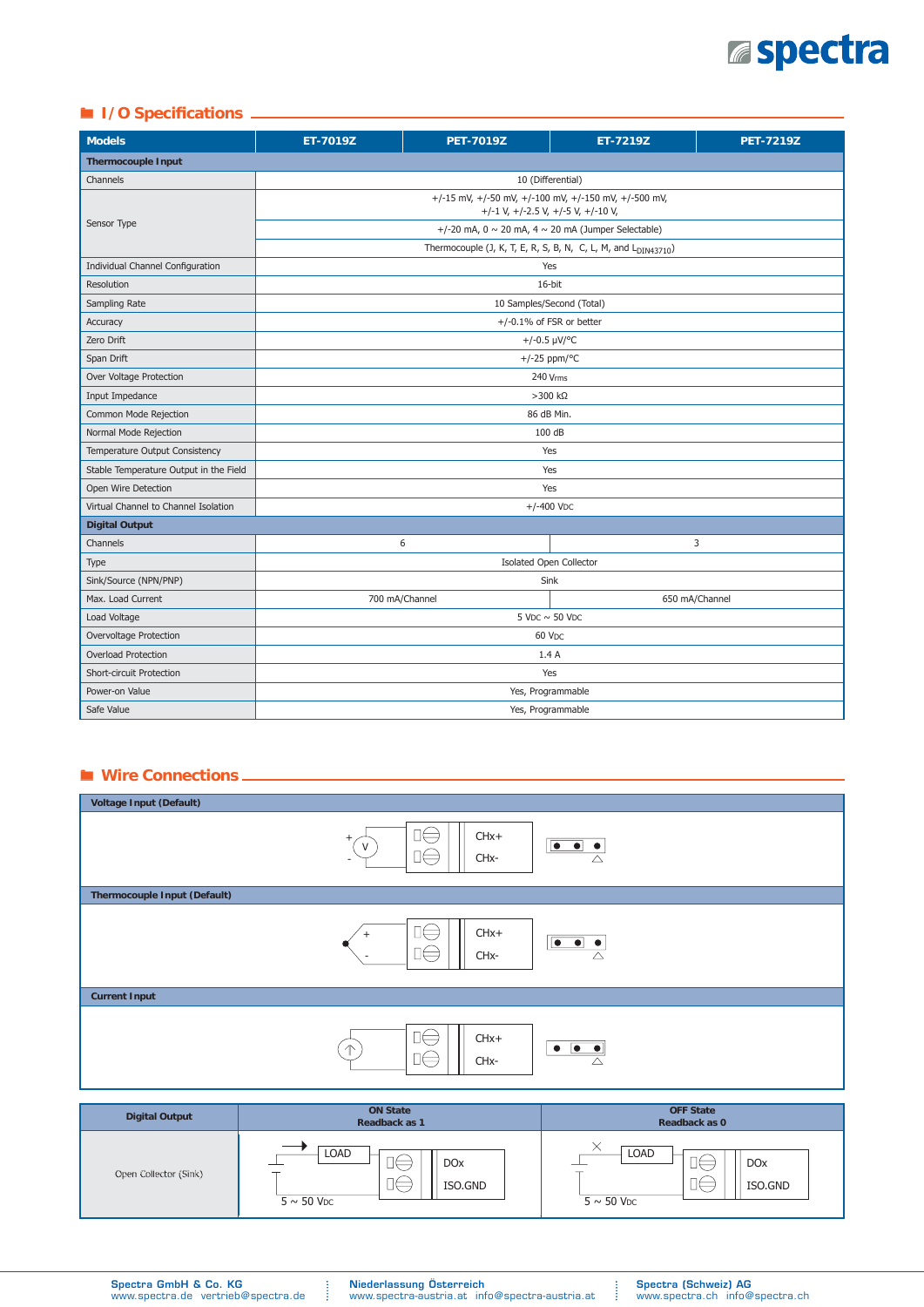# **Espectra**





® **Dimensions (Units: mm)**



Spectra GmbH & Co. KG www.spectra.de vertrieb@spectra.de Niederlassung Österreich www.spectra-austria.at info@spectra-austria.at Spectra (Schweiz) AG www.spectra.ch info@spectra.ch